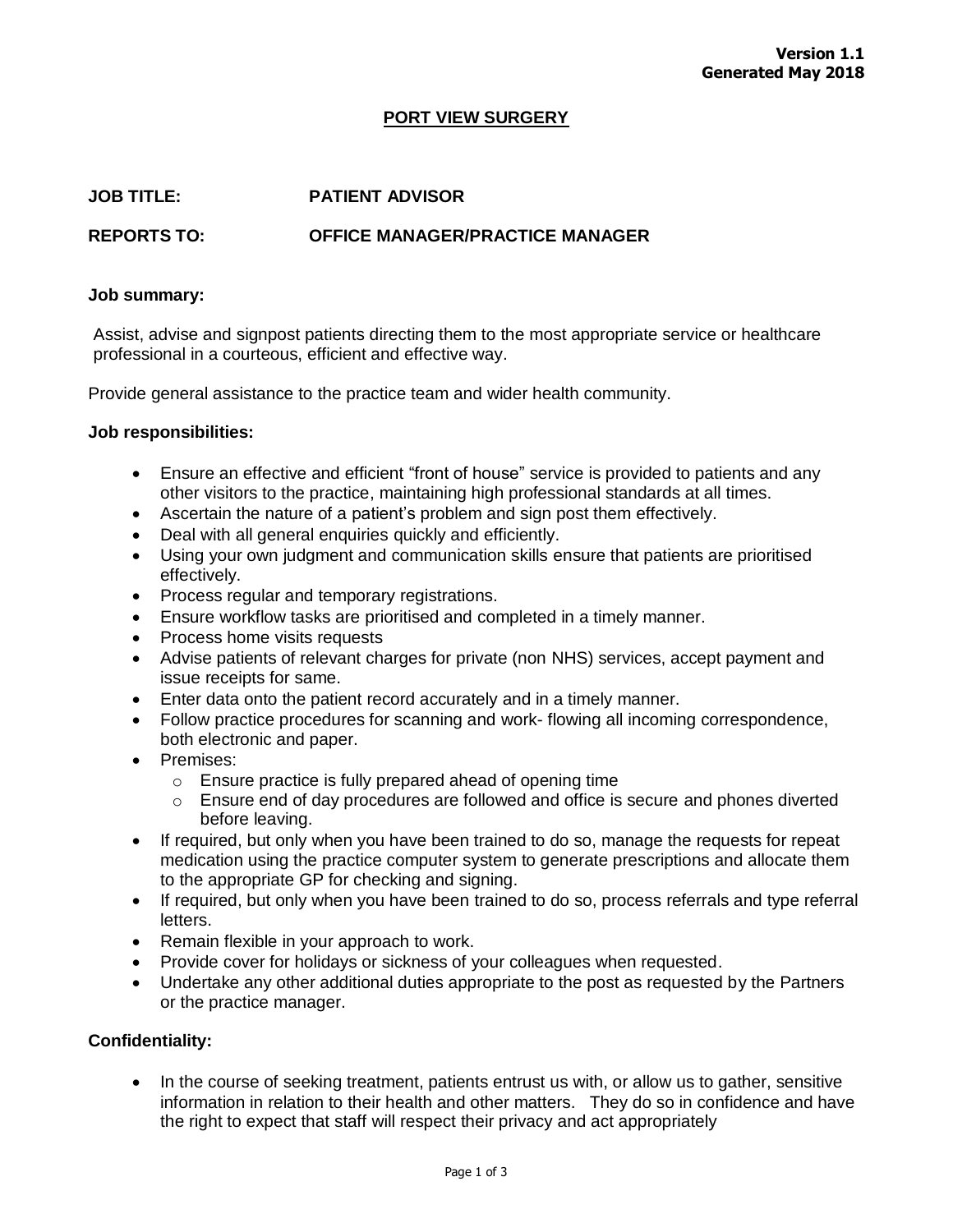- In the performance of the duties outlined in this job description, the post-holder may have access to confidential information relating to patients and their carers, practice staff and other healthcare workers. They may also have access to information relating to the practice as a business organisation. All such information from any source is to be regarded as strictly confidential
- Information relating to patients, carers, colleagues, other healthcare workers or the business of the practice may only be divulged to authorised persons in accordance with the practice policies and procedures relating to confidentiality and the protection of personal and sensitive data

## **Health & safety:**

The post-holder will assist in promoting and maintaining their own and others' health, safety and security as defined in the practice health & safety policy, the practice health & safety manual, and the practice infection control policy and published procedures.

This will include:

- Personal security systems within the workplace according to practice guidelines
- Identifying the risks involved in work activities and undertaking such activities in a way that manages those risks
- making effective use of training to update knowledge and skills
- Using appropriate infection control procedures, maintaining work areas in a tidy and safe way and free from hazards
- Actively reporting of health and safety hazards and infection hazards immediately when recognised
- Keeping own work areas and general / patient areas generally clean, assisting in the maintenance of general standards of cleanliness consistent with the scope of the job holder's role

# **Equality and diversity:**

The post-holder will support the equality, diversity and rights of patients, carers and colleagues, to include:

- Acting in a way that recognizes the importance of people's rights, interpreting them in a way that is consistent with practice procedures and policies, and current legislation
- Respecting the privacy, dignity, needs and beliefs of patients, carers and colleagues
- Behaving in a manner which is welcoming to and of the individual, is non-judgmental and respects their circumstances, feelings priorities and rights.

## **Personal/professional development:**

The post-holder will participate in any training programme implemented by the practice as part of this employment, such training to include:

- Participation in an annual individual performance review, including taking responsibility for maintaining a record of own personal and/or professional development
- Taking responsibility for own development, learning and performance and demonstrating skills and activities to others who are undertaking similar work

## **Quality:**

The post-holder will strive to maintain quality within the practice, and will: